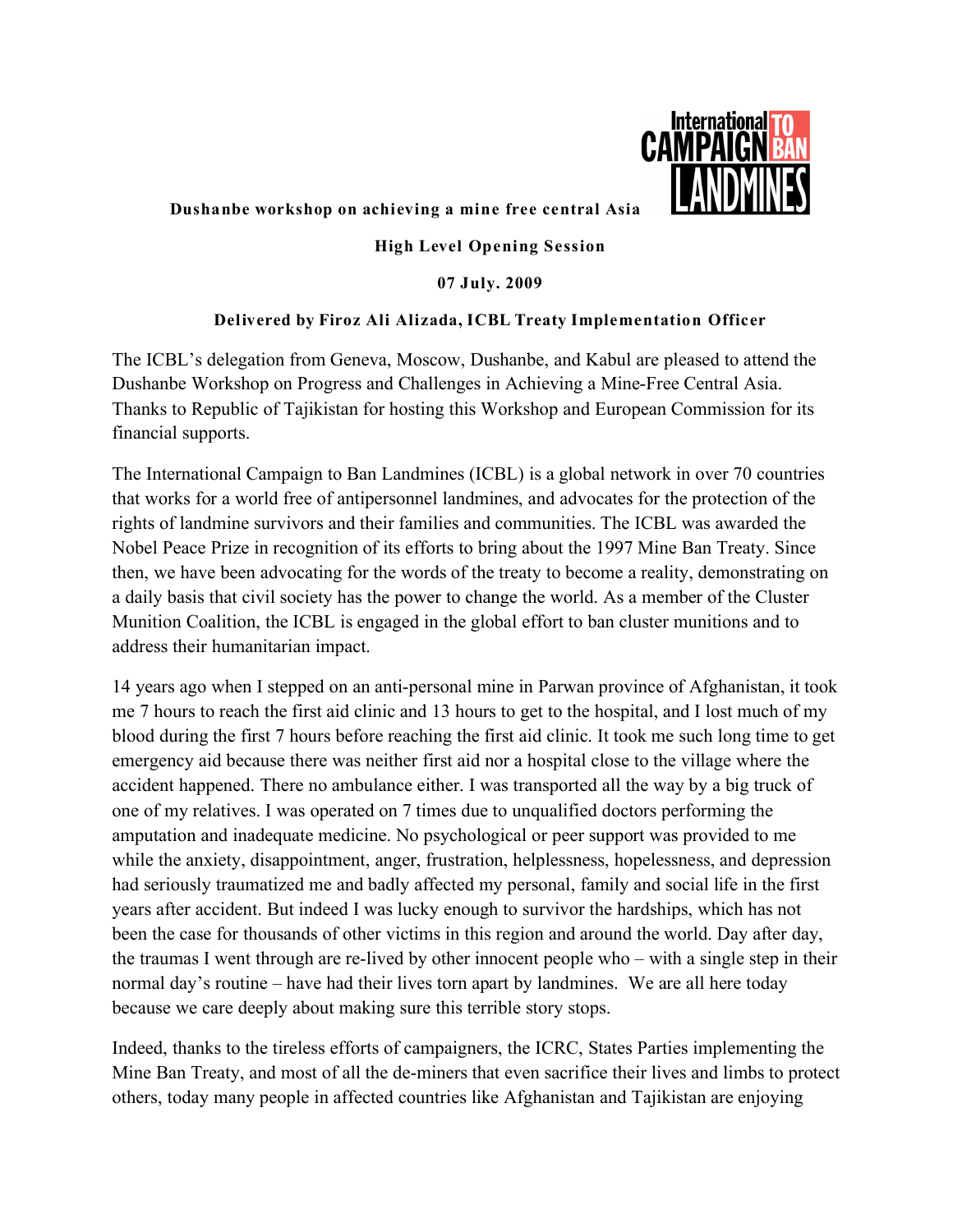living without fear of stepping on a landmine. I personally admire everyone involved in this vital effort.

The eagerness and willingness of civil society organizations including campaigners to fight against landmines in over 70 countries and attending the Mine Ban Treaty's meetings including the regional workshops with enthusiasm, is a clear sign of a strong and ongoing commitment to get rid of these inhumane weapons and to ensure the rights of survivors are protected. At the same time, we need such energy to carry us forward on the long road to world free of landmines.

There are huge challenges ahead to be dealt with. For example after a decade of the Mine Ban Treaty coming into force, still tens of civilians are killed or become disabled by landmines every month in Afghanistan. The sixty thousand landmine survivors in Afghanistan and hundreds of landmine survivors in Tajikistan and other countries in the region are still facing tremendous challenges in their daily lives. The survivors that are living far from the capital and big cities remain deprived of their basic rights, they have no access to the existing services and they suffer from trauma, poverty and isolation in their everyday lives. Women with disabilities face double discrimination and are often denied access to basic services. They are being discriminated against when trying to get a job or to go to school and they remain among the poorest groups.

Tajikistan has requested almost 10 years more to clear its landmines and Afghanistan still has a long way to go. Both countries should give more national funds, but we also call on donor states to step up and increase contributions to mine action in the region. Tajikistan especially has suffered from a lack of support in the past.

Despite of all the challenges and the long and crucial journey ahead of us, we have to acknowledge that 10 years of the Mine Ban Treaty have made a difference in the lives of individuals and communities that live in areas affected by landmines. During the last 10 years, the amount of countries that have joined the Treaty has increased from 40 to 156. States Parties have cleared wide areas and have returned the land to productive use, people are being educated about the risks posed by landmines and other unexploded ordnance and tens of millions of stockpiled landmines have been destroyed, assuring that they never take away the lives and limbs of civilians anymore.

The ICBL believes that the lessons that we all have learned along the way allow us to affirm with deep conviction that achieving a mine free world is a Mission Possible. We will pursue this objective until it is accomplished. We call on States Parties and others to join us in expressing optimism that it IS possible to clear all the landmines, destroy all stocked mines, and effectively and efficiently address the needs of survivors and their families. The first step to putting these commitments into practice is for affected States Parties to have concrete plans, supported by adequate financial and technical resources available. However this is not possible in many affected countries without long-term and sustained international cooperation and assistance.